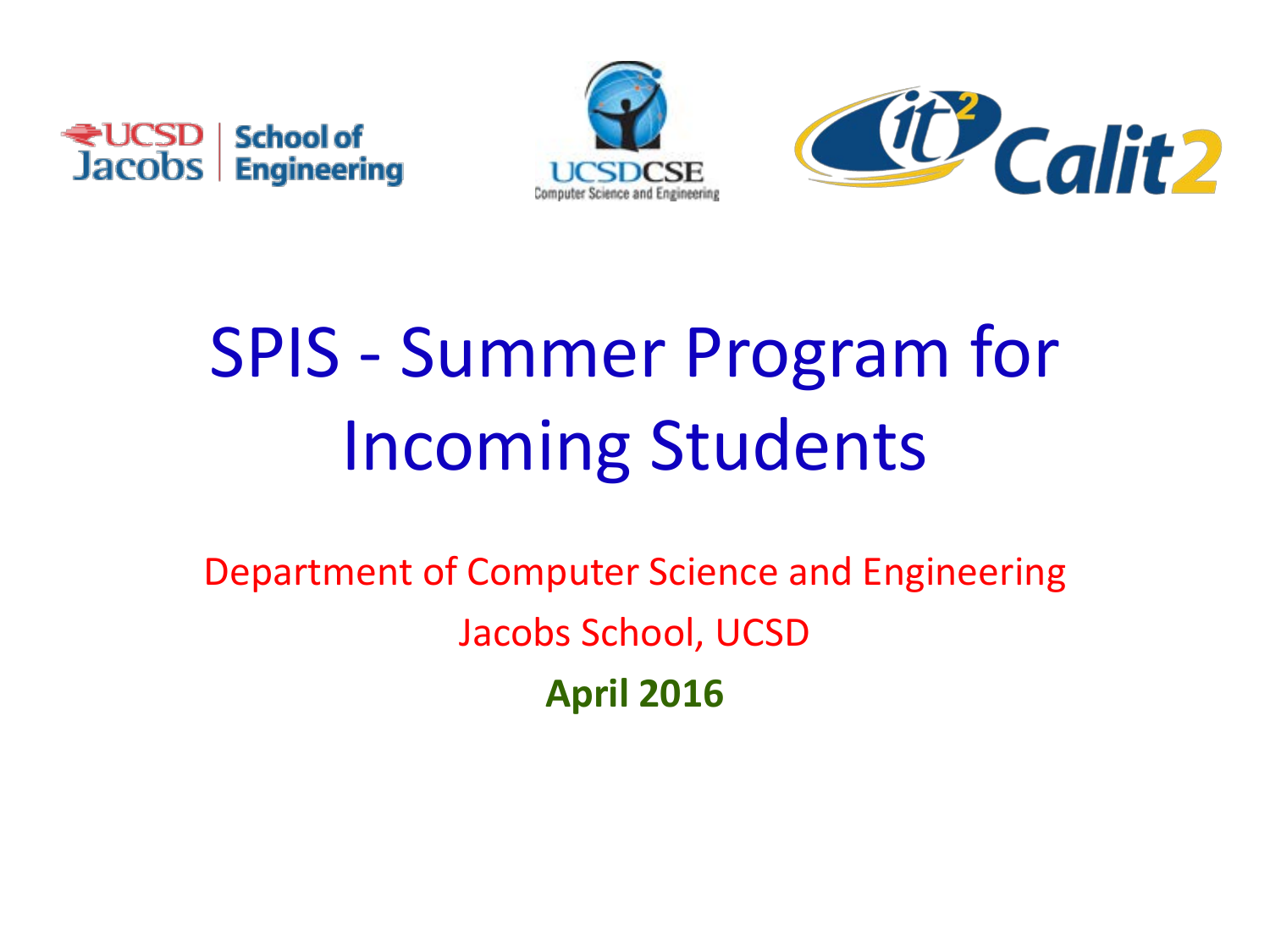# What is **SPIS**?

- Five-week summer residential program for UCSD incoming freshmen
- An introduction to Computer Science and Engineering and UCSD
- With a focus on applications, critical thinking, and analytical problem solving, via exciting projects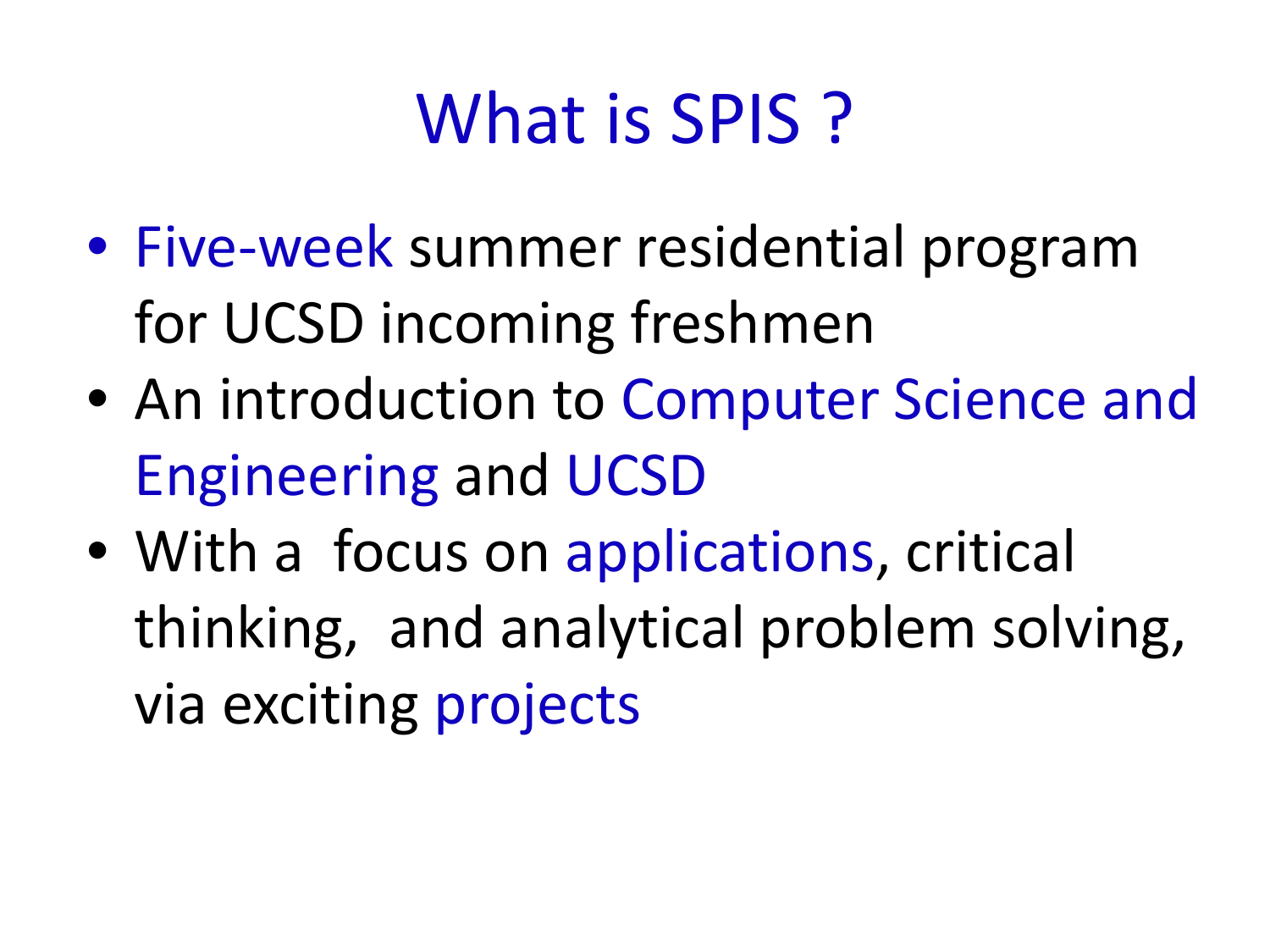## Goals of SPIS

- To motivate the study of computer science and inspire students about computer science
- To develop skills and attitudes for success in college
- To smooth the transition to UCSD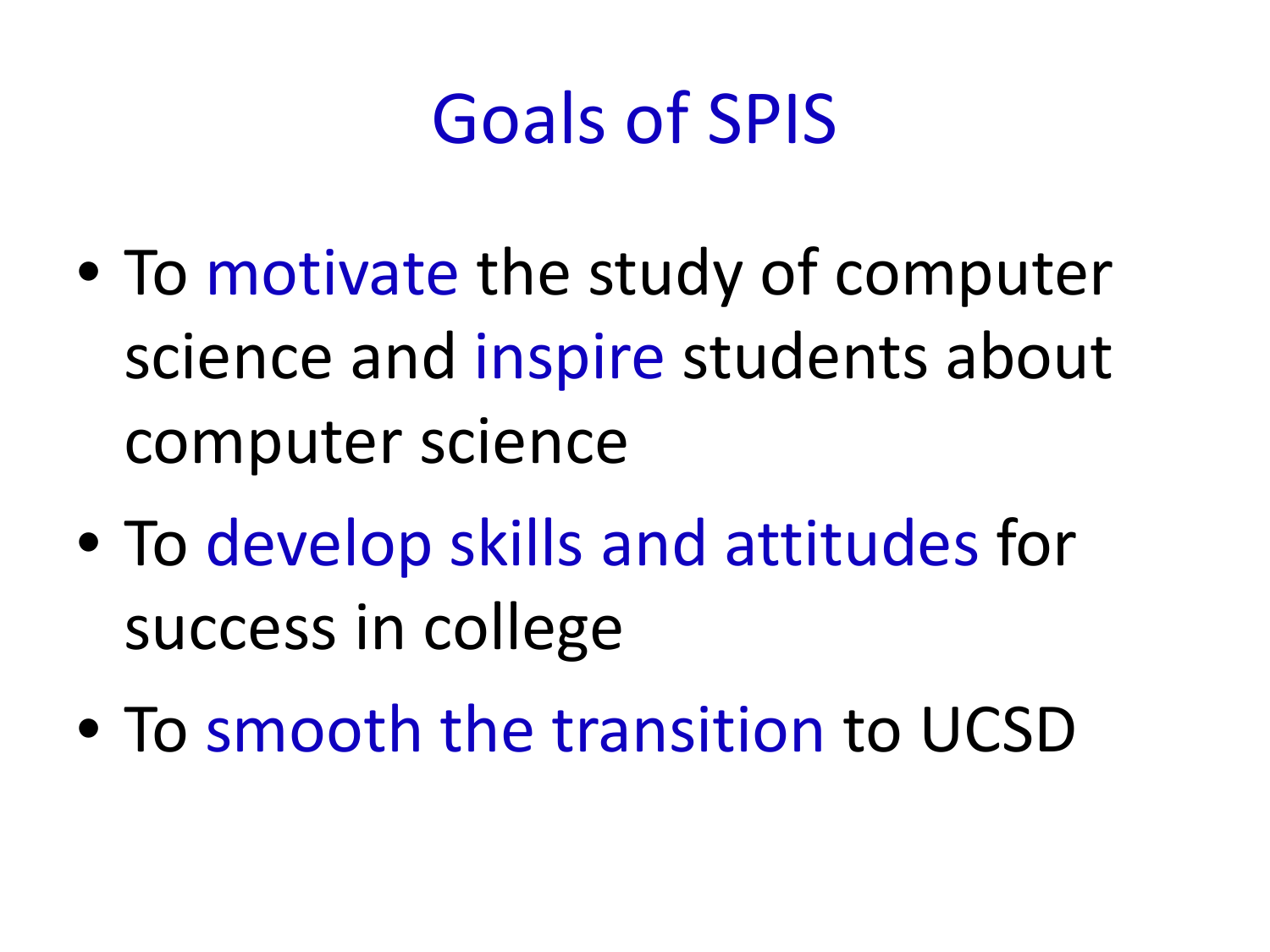#### Features of SPIS



Cohesive curriculum focusing on analytical thinking

Open-ended projects that encourage individual initiative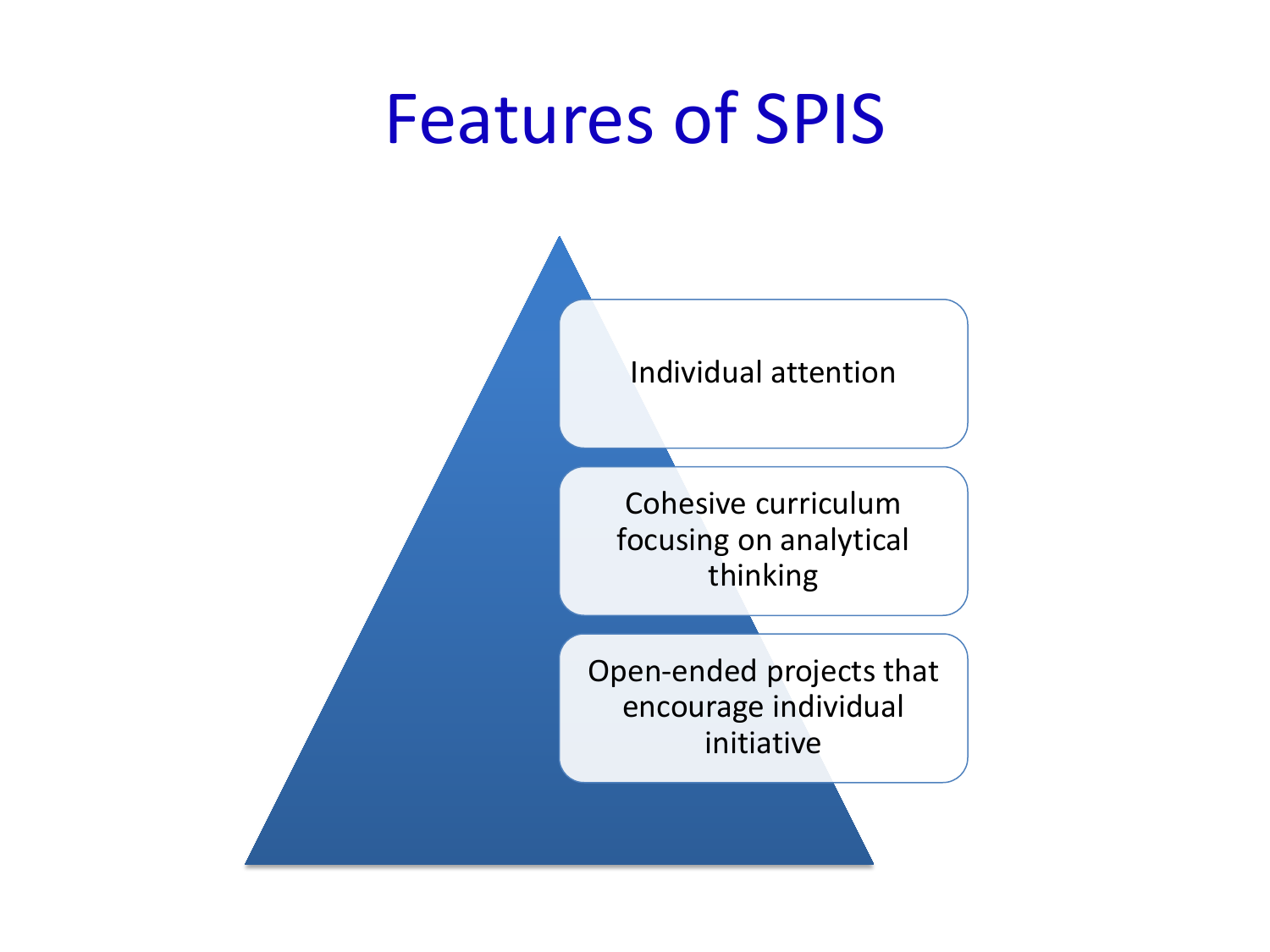### Additional Features

- Includes a series of lectures and demonstrations about the exciting and varied career opportunities in CSE
- Helps students to transition to the academic and cultural life at UCSD
- Provides personal mentoring and attention
- Embeds social activities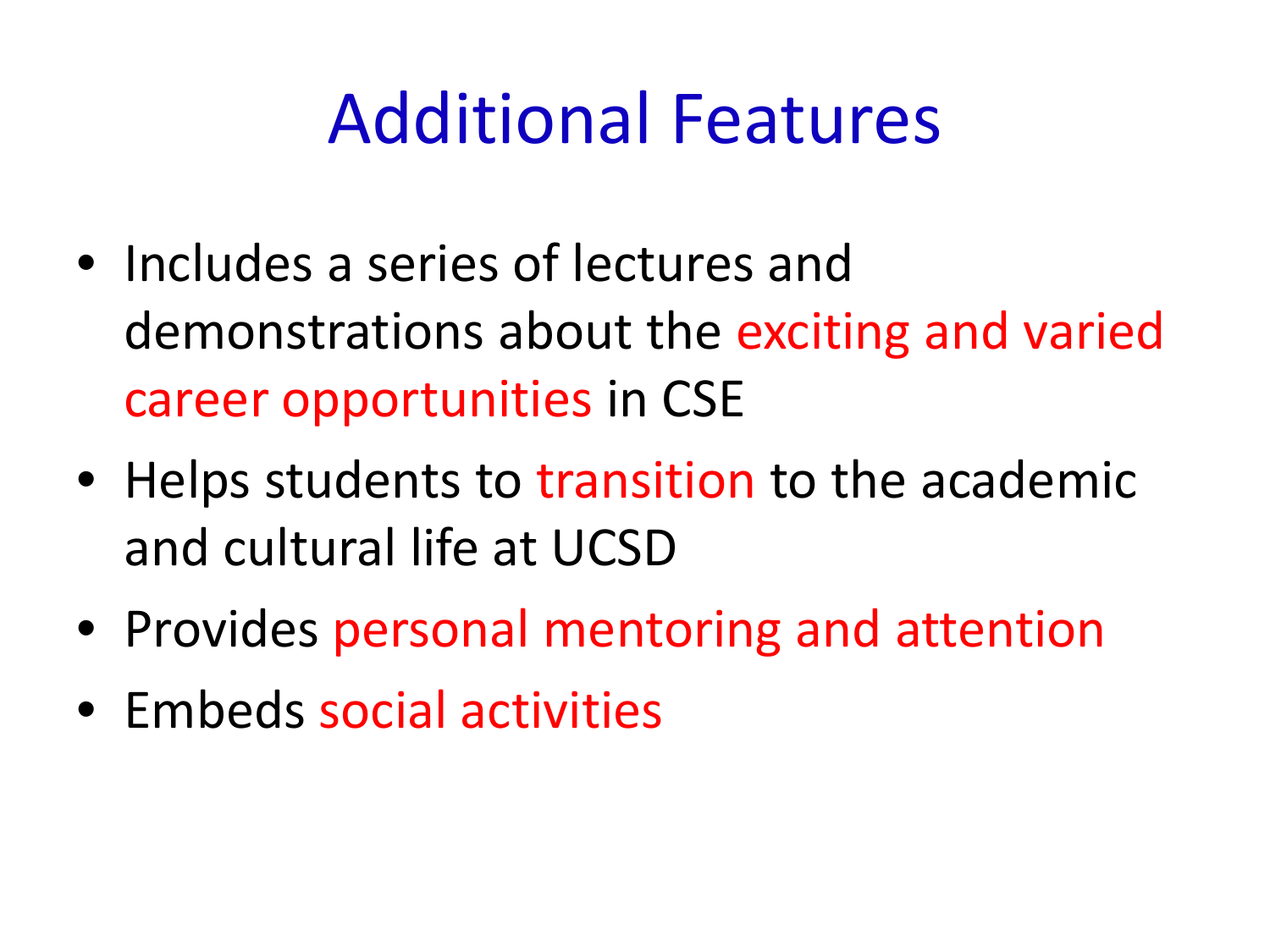# What you can expect of SPIS

- A solid foundation in computer science and engineering
- Project-based learning
- Broad exposure to CSE
- Gain skills in problem solving and programming
- Develop personal and social skills
- A smooth transition to UCSD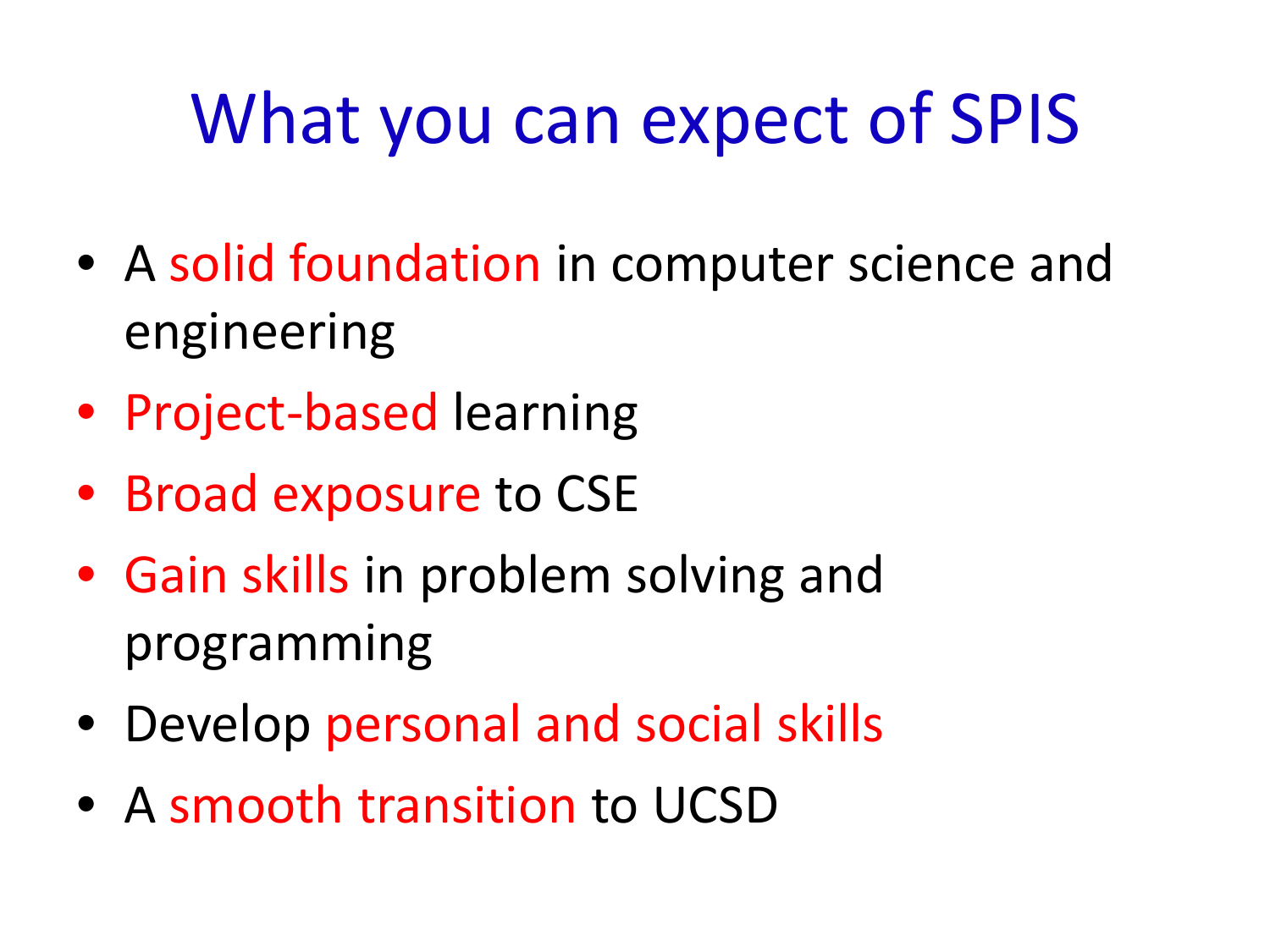# **Details**

- SPIS 2016 will start on July 31<sup>st</sup> and runs through September 2nd
- 5-week fully residential program
- Total fee: \$2000 (covers program, room, board, books and supplies expenses)
- A number of scholarships to offset the fee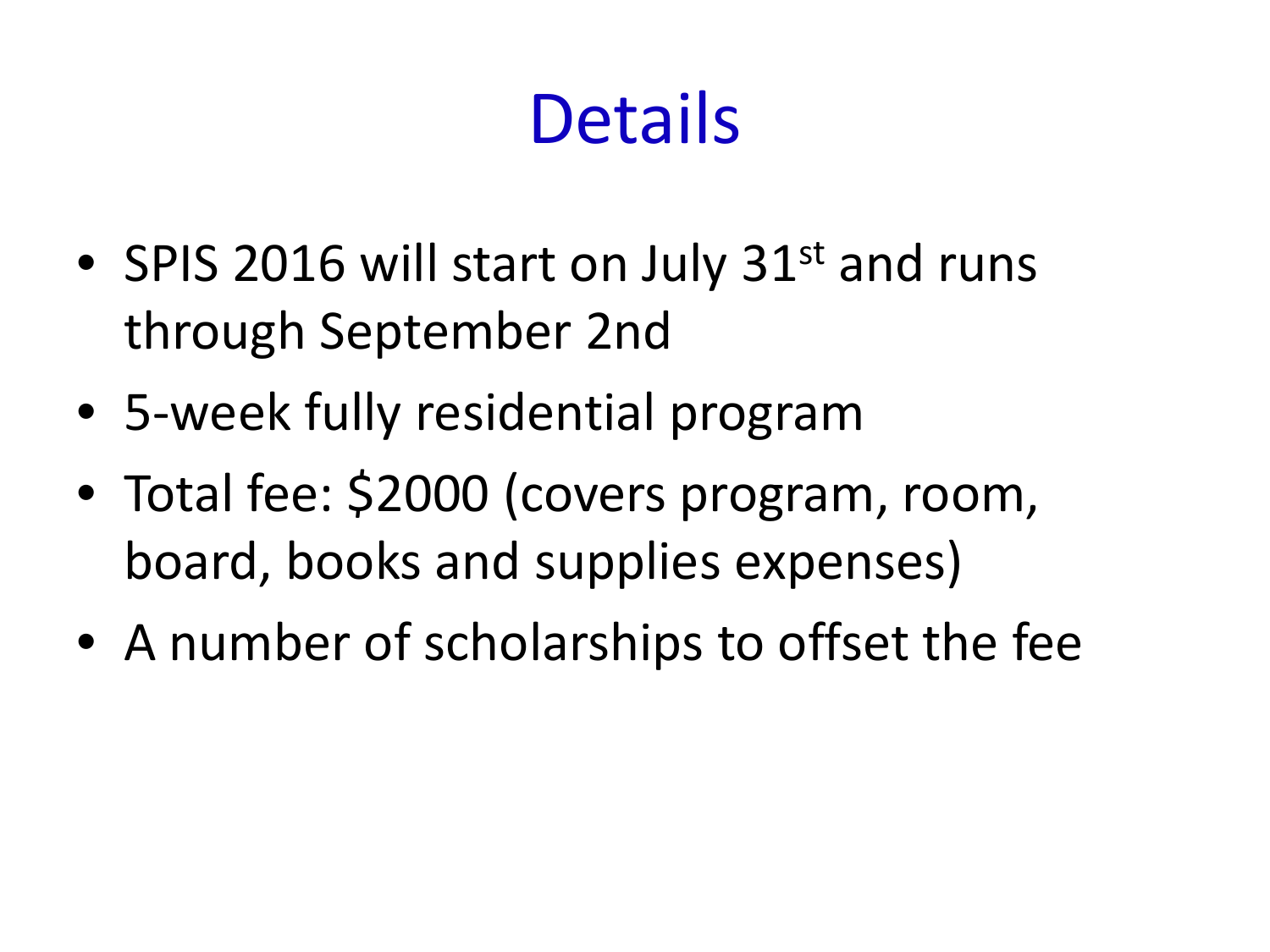#### Process

- Students need to apply to the program
- Selection will be based on
	- Experience in computer science
	- Extent to which the student will benefit from SPIS
	- Rank of the graduating high-school
- Application is available at [http://spis.ucsd.edu](http://spis.ucsd.edu/)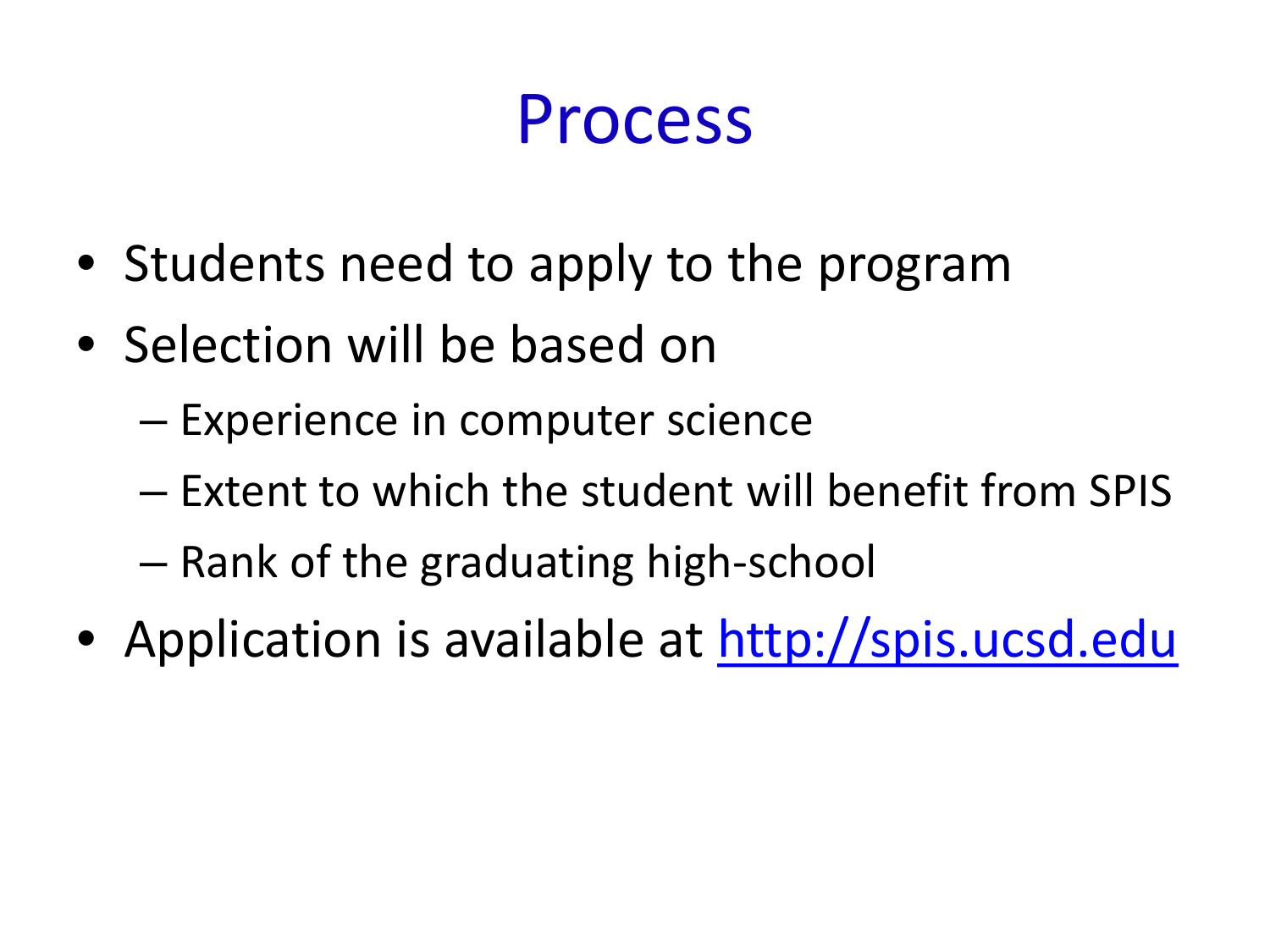# Schedule

- Official launch: April 5, 2016
- Application deadline: May 8, 2016
- Admission and scholarship notification: May 23-30, 2016
- Acceptance confirmation and initial fee (\$250) payment deadline: June 6, 2016
- Registration and fee payment (\$1,750) deadline: June 15, 2016
- SPIS Welcome Day: July 31<sup>st</sup>, 2016
- SPIS Closing Ceremony: September 2<sup>nd</sup>, 2016
- Check [http://spis.ucsd.edu](http://spis.ucsd.edu/) for the latest information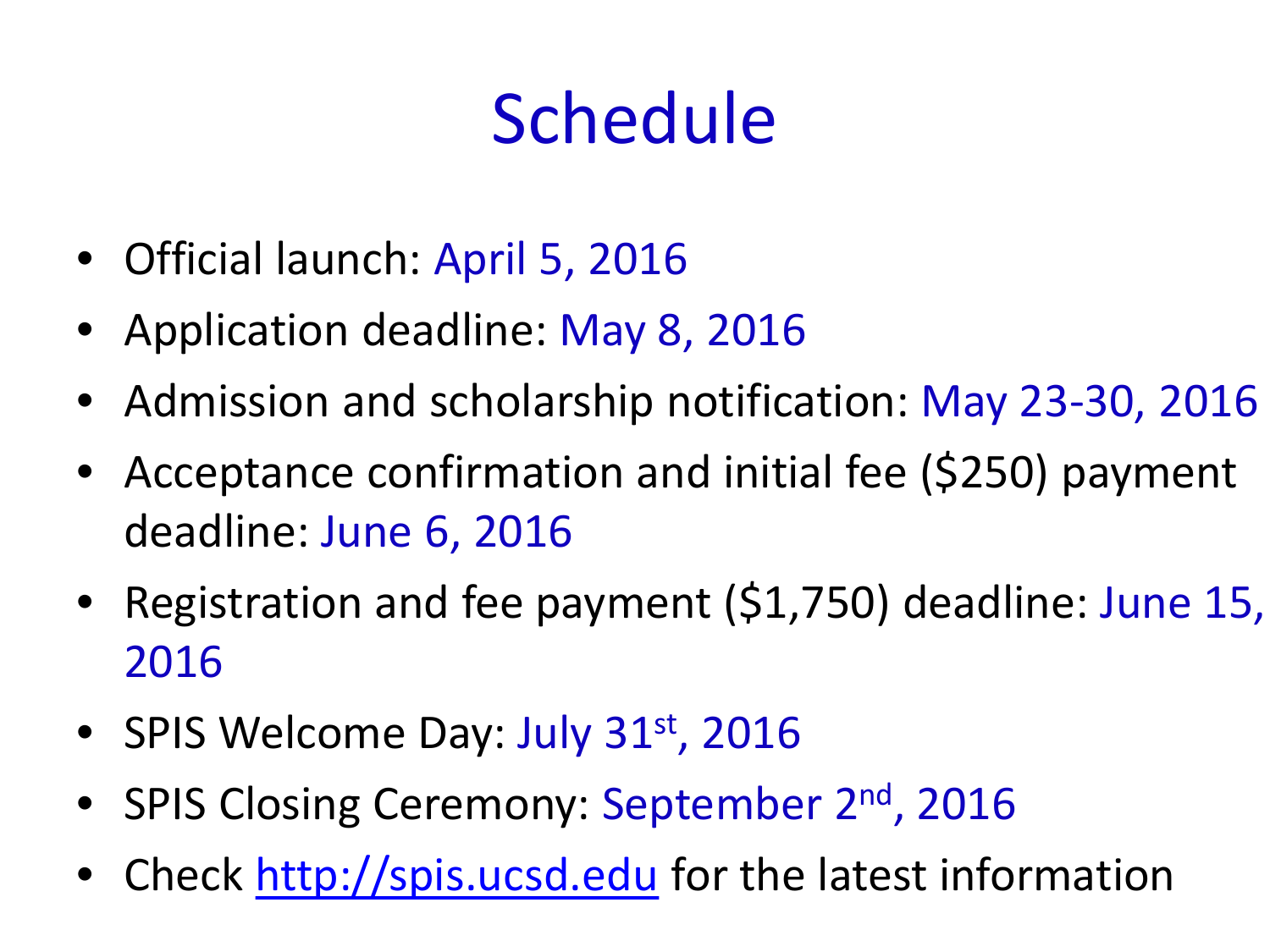

#### SPIS will be a fun way to spend your summer immersed in computer science and engineering

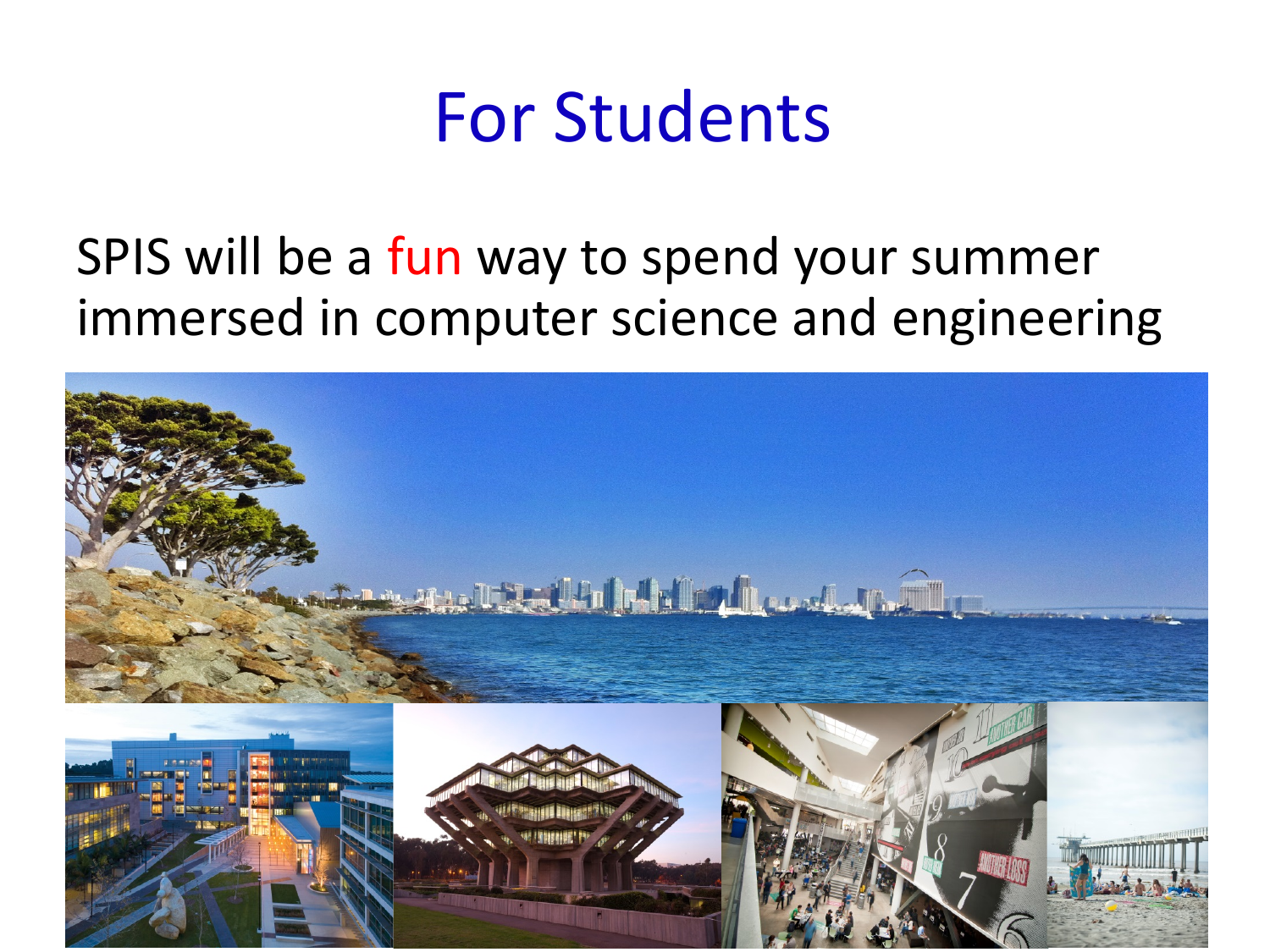### For Parents

- We strongly believe that parental commitment is a key to the student's success
- Hope you will support by sending your child to the program